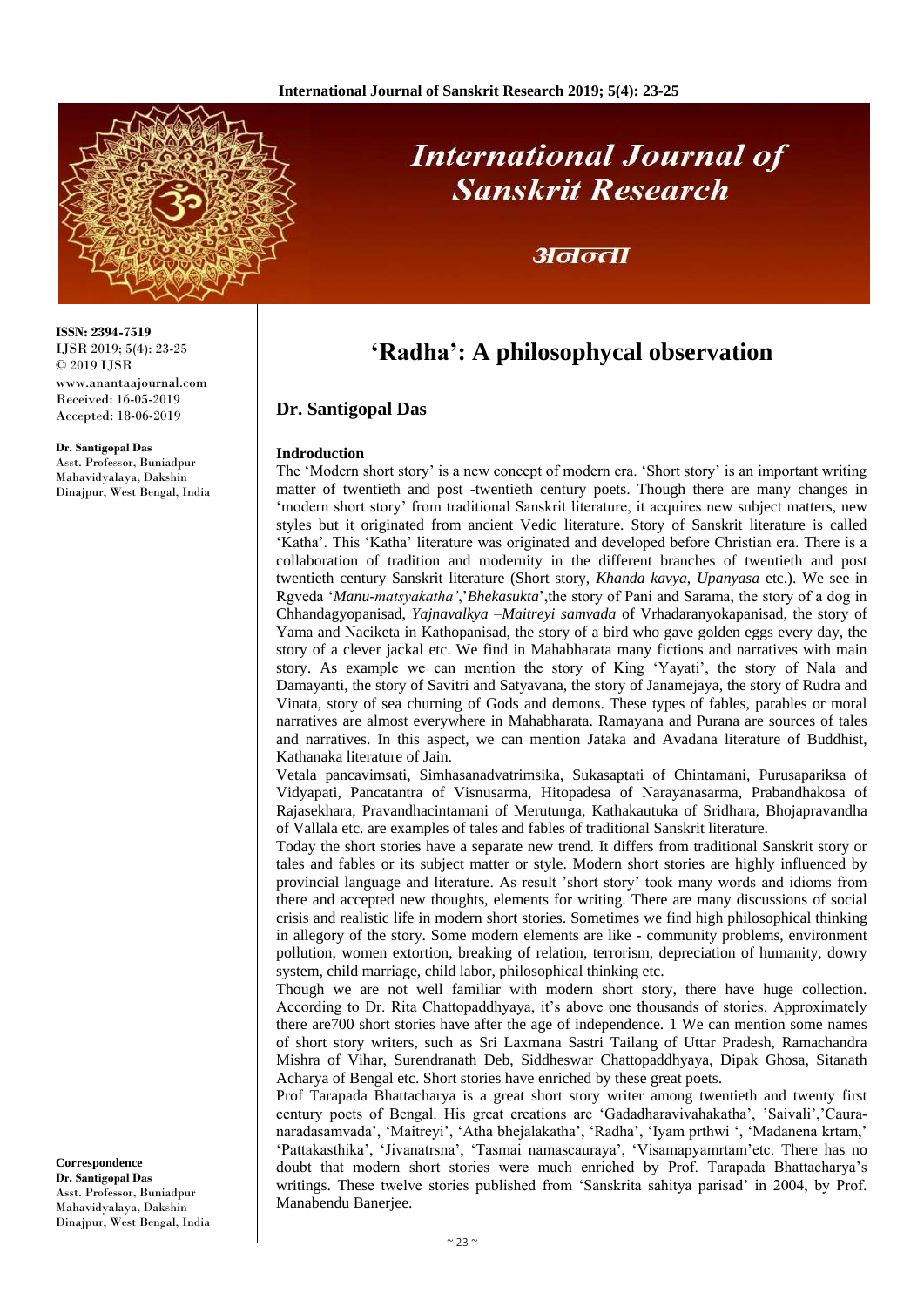'Radha' is one of the mentionable short stories of poet Tarapada Bhattacharya among his 'Kathadvadasa'. The theme of 'Radha' is about love and conversation between Radha and Madhava of their married life. Here we did not find any problems of 20<sup>th</sup> century society. Though here we find simple married life, sweet conversations, offended state of mind and separation, poet does not sketch his story to present that. We find allegorical significance in the story. In every lines of the story poet very skillfully narrates sometimes deep philosophical thinking or sometimes other sides of human life. He represents his intelligence rather than emotion of heart. For this the story seems out of reach to the readers. So, towards the end of the story we feel no pain for the loss of Radha. Readers could not intimate with the tragic ending of the heroine. Because here also has deep allegory. The story also ends with an allegorical question.

#### **Content of the story**

Orphan girl Radha got married to Madhava. The story begins and runs with humorous conversation about newly married couple Radha and Madhava. There we find allegoric significance in the conversation. There also has philosophical thinking in the same. In course of events they reached in Vrindavana and there they expressed their view about life. One day in Vrindavana when they were on the beech of Yamuna, suddenly terrible rain and storm started. For this furious situation Radha and Madhava separated from each other. Madhava shouted Radha's name again and again, he got no answer. Searching Radha for some times he came home thinking Radha may be at home. But seeing empty house he again wanted to search her again, but he could not went out for the heavy natural disaster. In the home he shouted like a helpless creature in a cage. When the rain became to fall shorty again he went to find Radha. He could not find Radha and he came back. When neighbor asked for Radha he replied, Radha has leave him. Left off by Radha, Madhava came back. The poet ended the story with a question – was Madhava came back to Mathurapuri?

#### **Discussion**

In the discussion of the story we see poet displays a completely new type of subject matter. Normal married life between man and woman, their normal conversations and tragic ending made the story different one. The story has reached high by skillfulness of the poet. Main characters Radha and Madhava became extraordinary as they discussed the various philosophical views of life. Almost in every line poet sketches an allegorical significance. In the beginning of the story we find after the marriage ceremony Lalita asked Visakha – 'कुत्र रूपमधिकं पश्यधि? वरेकन्यायां वा?- That means – where is much beauty in bride or in the bridegroom? In answer  $Visakha$  says – 'कुत्र बिद्या नितरां बिद्यते? नबीने उत नबीनायाम्? (Kathadvadasa, p.42) - that is 'where has more education in young man or in young woman?' In answer of the question has an allegory. Knowledge never does any difference between man and woman. Any person may be educated. Similarly beauty has laid in both. This is impossible to justify the beauty of one. That is they both are beautiful. Again the word 'Rupa' used in philosophy to mean the 'shape'. So, we can take this that the bride and bridegroom are in the right shape. There has no abnormality.

Again, when Radha becomes furious Madhava sais –'का शंका, जातस्य हि ध्रुवो मृत्युरिति जानन्नेव रामायणं चकार वाल्मीकिःI प्रातः प्राप्सामि भूमिरिति विज़ाय एव निशिथे हसति शेफालिका.'1We wonders that how beautifully the

poet expresses a harsh reality of life in an allegorical way. 'जातस्य हि ध्रवो मृत्युरिति' - that is one will die who has born. But thinking of that tragic end one should not waste his life. To go forward is life. Giving the example of 'Sefalika' flowers poet said 'Sefalika' blossoms in night and stays in trees happily. Though the flower knows in the morning she will be separate from the tree and will die. When Radha wonders hearing this, Madhava sais – 'अत एव सा सुन्दरी' - that is so she is beautiful. Radha replies with wonder-'दुःखेन रूपमाहितम्'.In answer Madhava sais -'एवम् I त्वमपि सुन्दरी'. In the answer of Madhava we find an allegory. Though Sefalika has pain, she sacrifices her beauty. So, 'you have the same, go forward and surrender yourself to me.'

In the conversation we see the unity and separation of Radha-Krishna. Poet expresses his deep realization of life in these words. That displays his high thinking for life. Through the speech of Radha poet expresses –'संगमविरहविकल्पे वरमिह विरहो न िंगमस्तस्यािः'-that means separation is best between separation and union. As 'संगे सॆव यदेका, त्रिभुवनमपि तन्मयं विरहे'- in the union one gets only one, in separation one gets other in the entire world. Madhava replies – 'अपूर्वं भणितम् यो मिलनमभिलषति, स जडे चित्तं निवेशयति, अल्पमेव वाज्ञ्छति भिमानं न विजानाति '- who wants to be unite he satisfied with the little, he could not know the completeness. In separation love gets completeness.

We see in later part of the story the image of true love has shown in the speeches of Radha. Radha said –'मिलनेन देहपिण्डो लभ्यते यः क्लान्तिमावहति I विरहे आत्मा लभ्यते, यस्य क्लमो नास्ति, क्षयो नास्ति,वार्धक्यं िाधस्त'- in union one gets other physically. And it brings tiredness soon, in the period of separation lover gets his love spiritually. He feels his love in everywhere, which has no loss, ageing or tiredness.

Again Madhava says of physical union for spiritual unity. As there has no example spiritual unity beside physical union. Spirit the support of body. So, to unite spiritually it needs to unite physically. Madhava explains – 'येन आत्मना मिलनस्य गॊरवं गायसि तस्यॆव मन्दिरमिदं देहम्............. तदेव मिलनं पूर्णं यदा आत्मना आत्मनो,देहेन च देहस्य अद्वॆतं जातमI्' When unites one physically and spiritually both, union becomes complete.

One day seeing a crow to make home on a tree Madhava tells Radha that her time is also coming -'तवापि वारः समायाति.'We find an allegory in these words – Crow makes home to give eggs, Radha's time is also coming to give child. Again bringing the example of Radha-Krishna Radha says there has no any description of Radha's child. Again Radha says - 'यो sसॊ कृष्णः स एव माधवः'.He is Krishna who is Madhava. Madhava replied -'गॊरोs स्मि भोः'-He is fair. In answer Radha tells –'कलॊ नाम अन्तः कृष्णं वधिगॊधरधमधत'.1 We find in this statement an allegory and sense of reality about life of writer. In 'Dwapara age' Krishna was black; in kali age outer image of Krishna is white and black inside. And in kali age man is rather complex minded. They always carry a false image in the outer side –'मधु तिष्ठति जिह्वाग्रे हृदये त हलाहलम $^{\prime}$ .

In this question of Radha we find deep philosophical thinking—'किं कर्मेव जीवनं चालयति उत भाग्यम?'- Which controls man's life work or fortune? Madhava replied –'अव्यक्तमेतत' ् - that is not clear. Madhava also said –though in 'Upanisad' there have speeches of peace, Life is a mystery. As life is Brahman, why there has binding? Because there has no lack of eternal knowledge -'यदि जीवो व्रह्मॆव कथं तस्य वन्धः?न हि नित्यज़ानस्य कदाचिदपि अज़ानं घटते.'If man is Brahman he will be free from everything, why